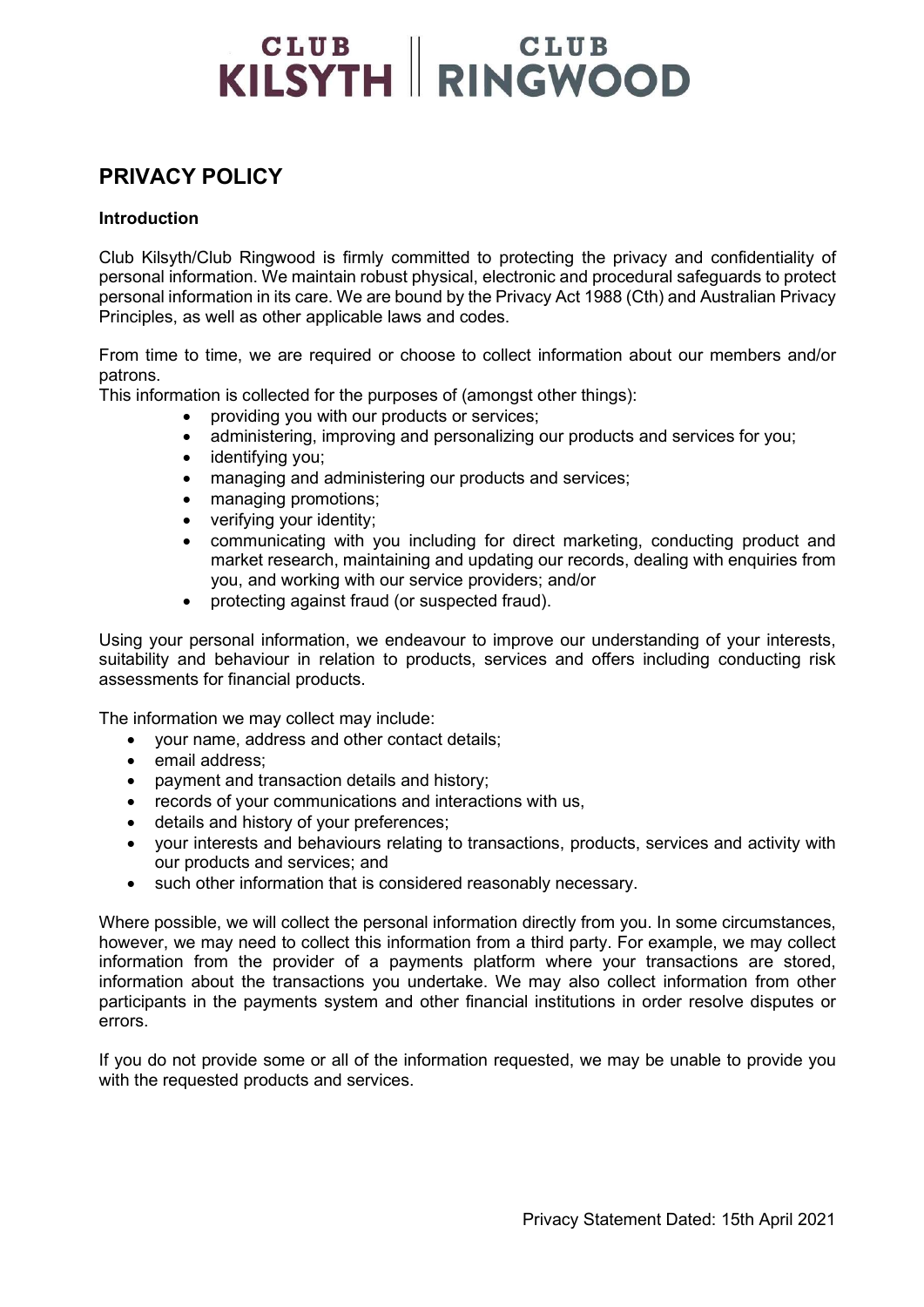# **CLUB** CLUB<br>KILSYTH RINGWOOD

#### Providing information to others

We may provide your information:

- to another member of our group (if any);
- to any outsourced service providers;
- to regulatory bodies, government agencies, law enforcement bodies and courts;
- to other parties as is authorised or required by law; or
- to participants in the payments system and other financial institutions for the purpose of resolving disputes, errors or other matters arising out of your use of the prepaid card or third parties using your prepaid card or information stored on your prepaid card.

To facilitate transaction investigation and to assist with identification of suspicious or fraudulent transactions, your personal information and transaction details may be sent to countries other than Australia. As at the date of this document, these countries are likely to include the United States of America. By using our website, you agree that your personal information and transaction details may be sent overseas.

#### Digital services

We provide information and services through a range of digital and online services including websites, apps, email, online advertisements, and social media. These services may be operated by us or other group entities to provide you with a personalised use of each of those products and services and provide targeted marketing. We may use "cookies". A cookie allows our servers to identify and interact more effectively with you and your device(s). The cookie assists us in maintaining the continuity of your browsing session (e.g. to maintain a shopping cart) and remembering your details and preferences when you return.

Our systems record a variety of information relating to interactions with our website. This information may include the software versions used, device identifiers (e.g. IP addresses), location data (where available and not disabled by the user), dates, times, file metadata, referring website, data entered and user activity , such as links clicked. In some cases third parties may use cookies and other technologies such as those described above.

These technologies may be used in connection with activities like surveys, online behavioural advertising, website analytics and email campaign management. The services we may use from time to time include Google Analytics, Google Display Network, Google AdSense, DoubleClick, Yahoo, Adobe, Campaign Manager and Microsoft.

You can find more details in the privacy policies for those services, including information on how to "opt-out" of certain conduct. You may need to opt-out separately from each service.

You can contact us to request further details of the services we use. Many of these services operate without collecting or using any personal information.

Our online services may contain links to other sites. We are not responsible for the privacy practices or policies of those sites and recommend that you review their privacy policies.